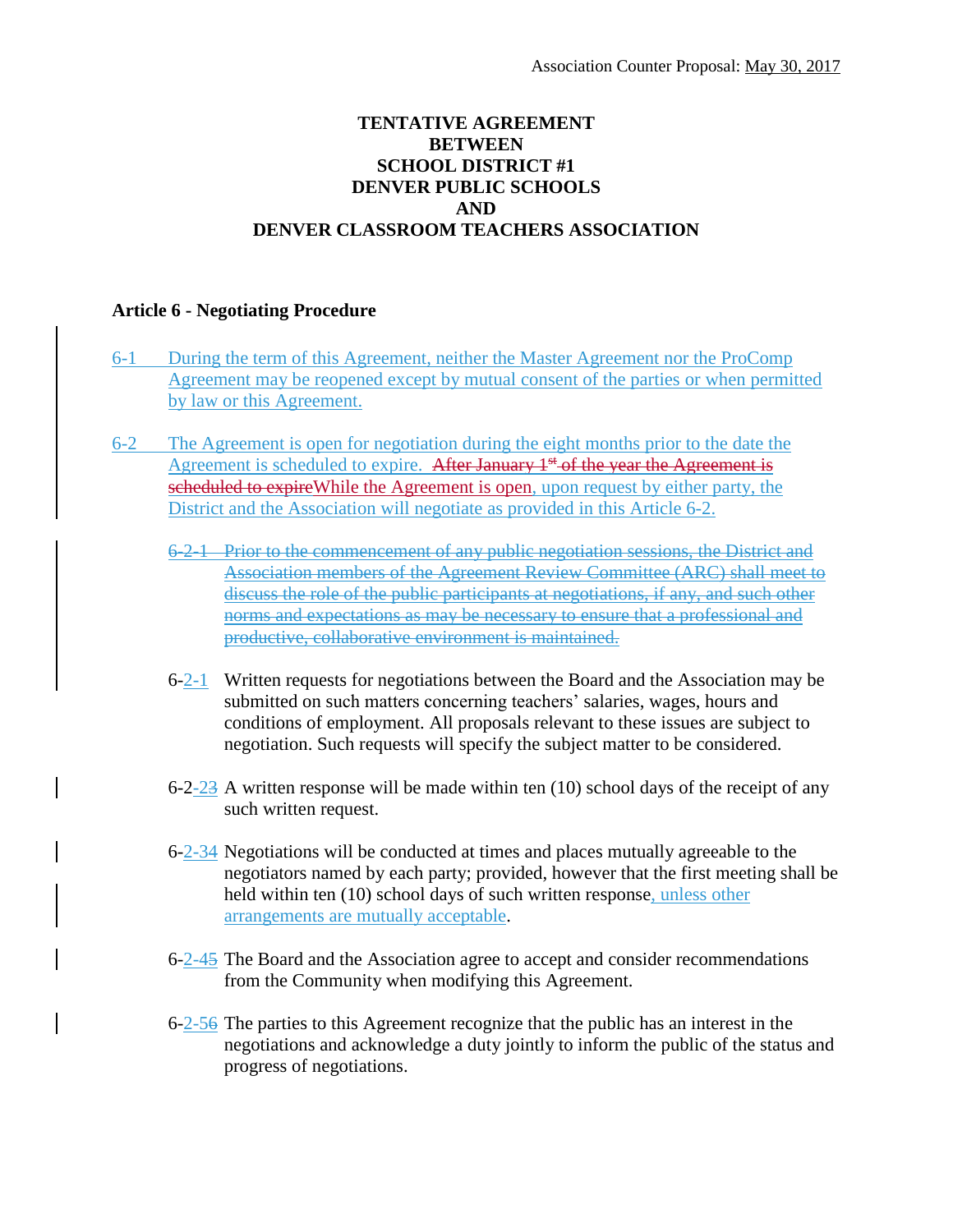- 6-2-67 If negotiations are scheduled during the school day, the negotiators shall be released from their regular duties with no loss of pay.
- 6-2-78 Either party may use the services of outside consultants and may call upon professional and lay representatives to assist in the negotiations.
- 6-2-89 During negotiations, the Board and the Association will present relevant data, exchange points of view, and make proposals and counter-proposals. Upon request of either party, the other will make available for inspection its records and data pertinent to the subject of negotiations. When necessary to protect confidential information, the District or the Association can request that the other party enter into a confidentiality agreement prior to providing the information.
- $6-2-910$  Tentative agreements reached as a result of such negotiations will be reduced to writing and will have conditional written approval of both parties pending final adoption of the District budget. After such adoption and approval, the final Agreement will be signed by the Board and Association and will become an addendum to this Agreement. If changes in this tentative Agreement are necessary as a result of a legal budget adoption process, the Agreement will be subject to negotiation.
- 6-2-101 Both parties shall make a good faith effort to conclude negotiations at least thirty (30) days before the expiration date of this Agreement. Such negotiations shall conclude no later than May 1st,  $2011$ inJune  $15<sup>th</sup>$  of the year the Agreement is scheduled to expire, unless extended by mutual consent. If impasse is reached, the parties shall use the vehicle for resolution as provided under Article 6-2-112.
- 6-2- 112 Impasse Resolution/Mediation.
	- 6-2-112-1 Either party may declare an impasse. Then a mediator shall be selected with the assistance of the American Arbitration Association, according to the procedure of Article  $7-3-5-2$ .
	- 6-2-112-2 Any mediation efforts must be concluded by August 31, and will be conducted under rules determined by the mediator, but shall be in accordance with all state and federal law..., but shall be within the parameters of all state and federal law.
	- 6-2-112-3 If mediation is unsuccessful and if both parties agree, the mediator may issue a written report to the parties explaining the matters still at issue.
	- 6-2-112-4 The parties agree to share the cost of mediation equally.
- 6-3 Financial Agreement Negotiations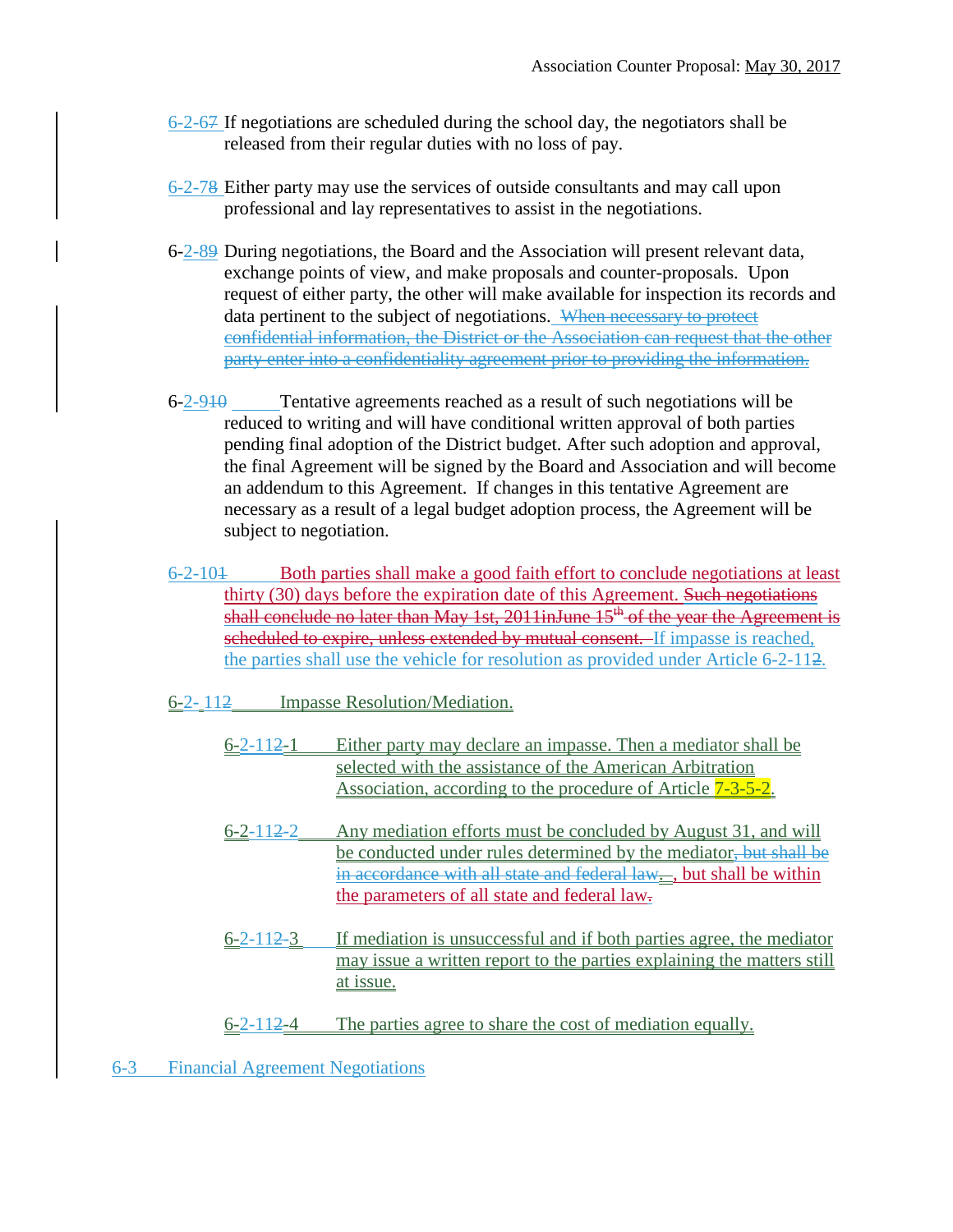- 6-3-1 While it is the intent of the parties that the economic provisions in this Agreement shall remain in full force and effect during its term, the provisions of the agreement relating to salaries and benefits may be reopened by the District in compliance with the provisions of the TABOR Amendment and 22-32-110(5) C.R.S. Furthermore, if Total Program Funding, as defined in 22-54-104, C.R.S., per student is 2.0% greater in any school year over the prior school year, either party has the right to reopen negotiations to consider increasing salaries, except that the agreed upon raises in this Agreeement shall remain in effect unless the parties agree to an additional increase over said agreement for the school year for which negotiations were reopened.in order to comply with the provisions of the TABOR Amendment and § 22-32-110(5) C.R.S., the provisions of the Agreement relating to salaries and benefits may be reopened by the District in connection with its annual adoption of its budget.
- 6-3-2 As of the time they are made available to the Board, the Board will provide the Association with a Superintendent's proposed budget for the next fiscal year, as well as available preliminary budgetary information and any proposals affecting teachers' salaries, and benefits wages, hours and conditions of employment.
- 6-3-3 Any agreement reached as a result of these negotiations should be reduced to a written Financial Agreement that can be for one-year or multi-year terms.

6-11 Impasse Resolution/Mediation.6-11-1 Either party may declare an impasse. Then a mediator shall be selected with the assistance of the American Arbitration Association, according to the procedure of Article 7-3-5-6-11-2 Any mediation efforts must be concluded by August 31, and will be conducted under rules determined by the mediator6-11-3 If mediation is unsuccessful and if both parties agree, the mediator may issue a written report to the parties explaining the matters still at iss6-11-4 The parties agree to share the cost of mediation equall

- 6-4 Interim Negotiations. This provision is not intended to allow for changing the language or the intent of the existing Agreement outside of the normal bargaining cycle when the Agreement is open for negotiation. From time to time, however, matters arise that the parties may need to address in a timely manner and when waiting until the next negotiations period is not practicable. Therefore, during the term of this Agreement and between regularly scheduled bargaining sessions, the parties may choose to engage in interim negotiations.
	- 6-4-1 Such negotiations may be initiated by the Association with a request to the Superintendent or by the District with a request to the Association President. Following a discussion of the purpose of the requested negotiations, the Superintendent and Association President will decide if the matter will be addressed and what group of individuals will be given the responsibility for addressing the matter. There would be no commitment to a particular outcome. The matter could be referred to an existing body such as the Educational Initiatives Panel, the Agreement Review Committee (ARC) or the Instructional Issues Council, or the Superintendent and Association President may agree to appoint a special committee to address the matter.